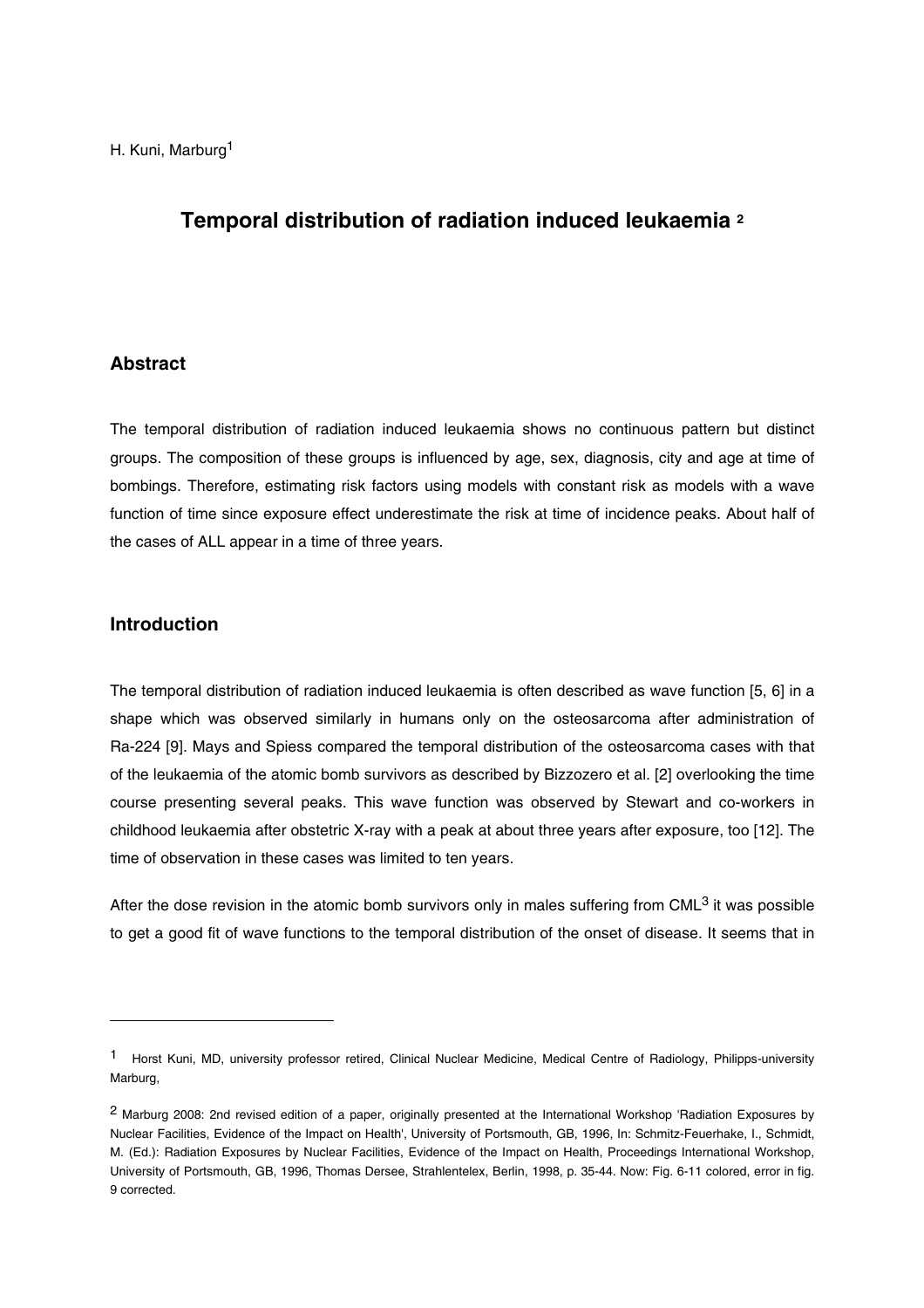younger males at the time of the bombings there was a reduction of time to onset with increasing dose or, alternatively, in the high dose range the time to onset increases with increasing age at the time of the bombings (ATB).[4]

The calculation of dose response functions can give erroneous results if there exist subgroups with very different radiation sensitivity in the collective investigated and the time since exposure (TSE) effect is an expression of sensitivity.

For example, Thompson and co-workers described a subgroup of young females of the atomic bomb survivors with a very short time to onset of breast cancer and a relative risk which was about tenfold greater than the mean [13].

Therefore, I will risk a glimpse on the inhomogeneity of the temporal distribution of leukaemia incidence.

#### **Time Since Exposure Effect in Atomic Bomb Survivors**

-

Analysing the time pattern somewhat more in detail, I use the data presented by Ishimaru and coworkers with a table of the month and year of the onset of leukaemia [5]. The diagnoses and the doses are from the time before revision after FAB resp. DS86. Some diagnoses in Nagasaki could be revised [8]. The unrevised diagnoses were classified in the same manner as done by Preston et al. [11].

The diagnosis of chronic granulocytic leukaemia (CGL after Ishimaru et al. [5]) can be attributed to CML (FAB) with a small erroneous. We see that the wave function is broken up by distinct peaks (cf. fig. 1, p. 3).

<sup>3</sup> Abbreviations: AL: **a**cute **l**eukaemia; ALL: **a**cute **l**ymphatic **l**eukaemia; AGL: **a**cute **g**ranulocytic **l**eukaemia; AML: **a**cute **m**yeloid **l**eukaemia; ASL: **a**cute **s**tem cell undifferentiated **l**eukaemia; ATB **a**t **t**ime of **b**ombings; CGL: **c**hronic **g**ranulocytic **l**eukaemia; CML: **c**hronic **m**yeloid **l**eukaemia; DS 86: **D**osimetry **S**ystem 1986; FAB: **F**rench **A**merican **B**ritish classification of leukaemia; MDS **m**yelo**d**ysplastic **s**yndrome; TSE **t**ime **s**ince **e**xposure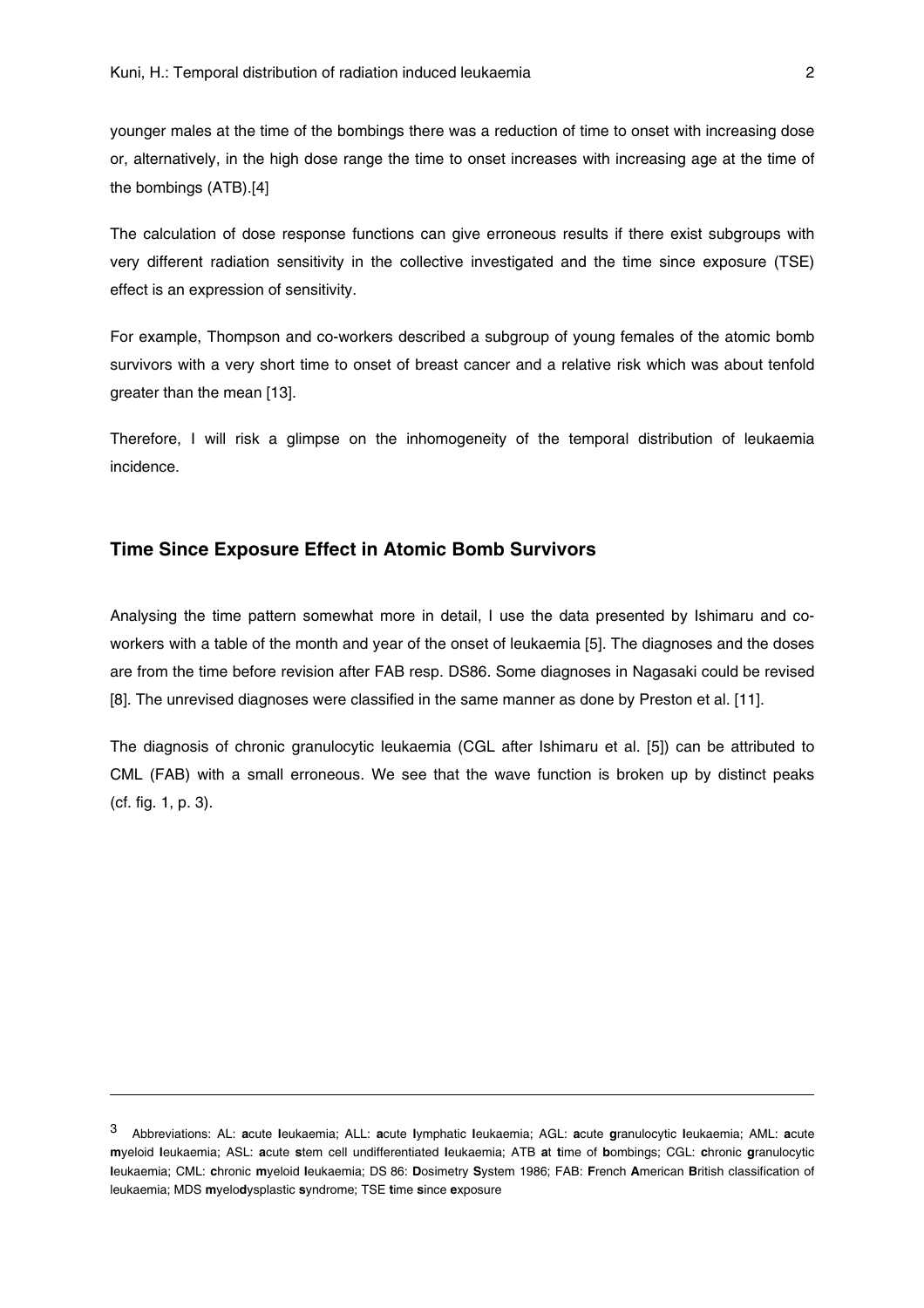

Fig. 1: Time to onset of disease of CGL (after Ishimaru et al. [5]), attributed to CML (FAB). Sliding mean with a window width of 3 years.

Acute granulocytic leukaemia (AGL after Ishimaru et al. [5]), acute myeloid leukaemia (AML after Ishimaru et al.), and one case of erythroleukaemia (Erythr. after Ishimaru et al. [5]) I have summarised and interpreted as AML (FAB). Again three clearly separated peaks can be recognised (cf. fig. 2, p. 3).



Fig. 2: Time to onset of disease of AGL (after Ishimaru et al. [5]), AML (after Ishimaru et al. [5]), and Erythroleukemia (after Ishimaru et al. [5]), attributed to AML (FAB). Sliding mean with a window width of 3 years.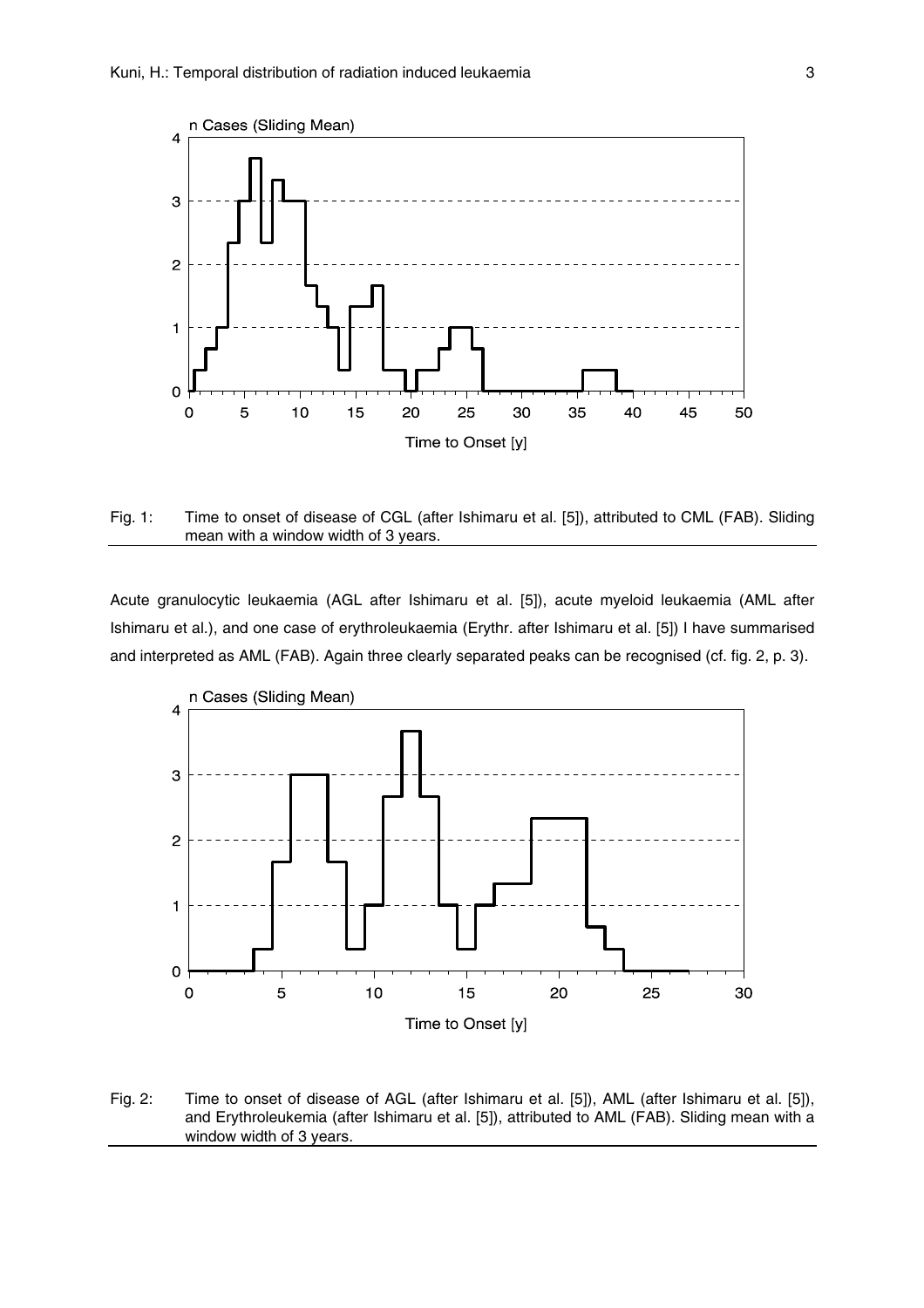A similar picture is presented analysing the acute leukaemia (AL after Ishimaru et al.) and acute stem cell leukaemia (ASL after Ishimaru et al. [5]) (cf. fig. 3, p. 4).



Fig. 3: Time to onset of disease of AL (after Ishimaru et al. [5]) and ASL (after Ishimaru et al. [5]), attributed to AL (FAB). Sliding mean with a window width of 3 years.

The acute lymphocytic leukaemia (ALL after Ishimaru et al. [5]) was interpreted as ALL (FAB). This is not done without some error because of some diagnoses have been changed by the new FABclassification to AML and vice versa in Nagasaki [8]. The distribution of the onset shows the best similarity with a wave function (cf. Fig. 4, p. 5), but with a very high peak. About half of the cases of ALL appear in a time of three years.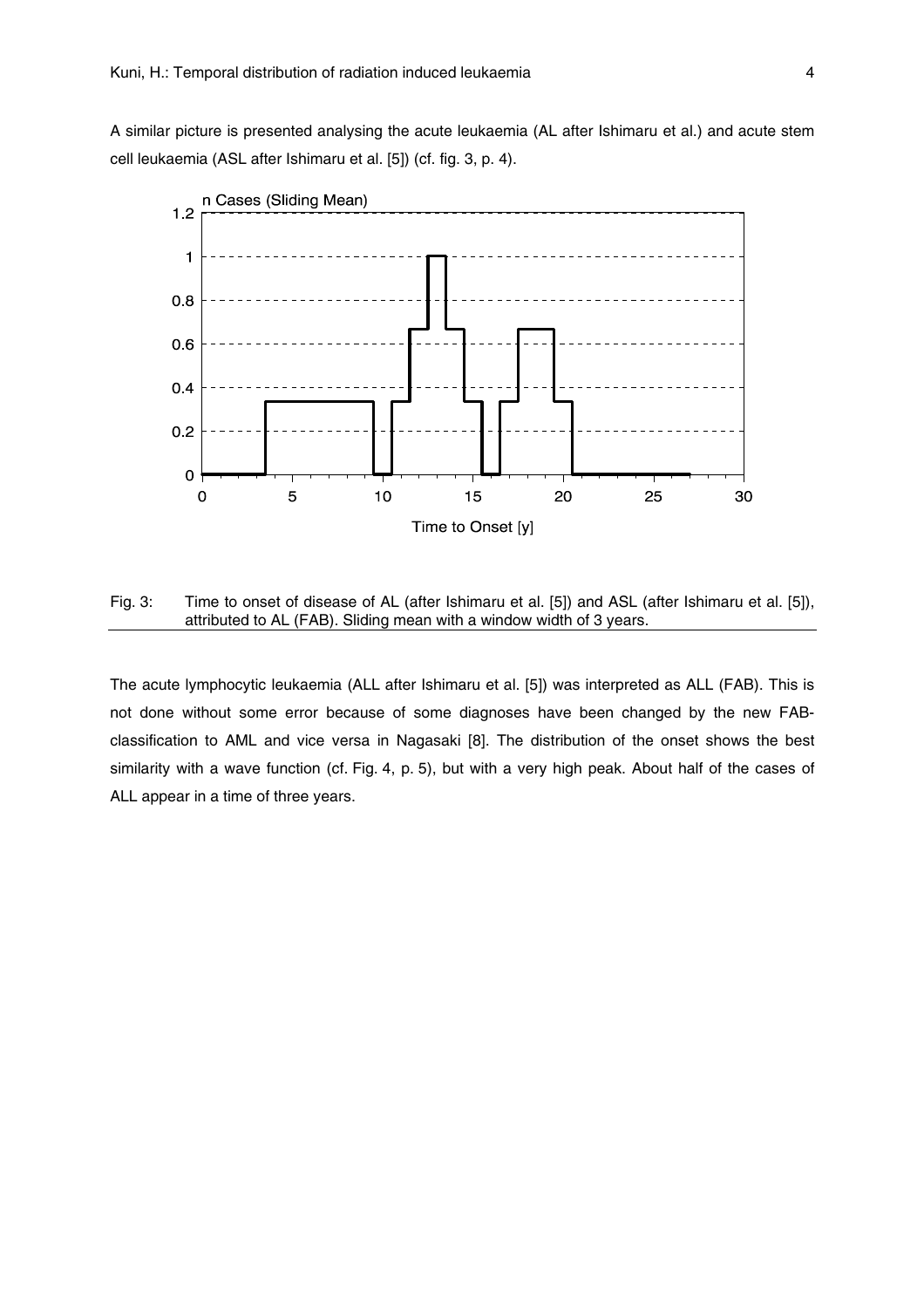

Fig. 4: Time to onset of disease of ALL (after Ishimaru et al. [5]), attributed to ALL (FAB). Sliding mean with a window width of 3 years.

In secondary leukaemia after chemotherapy with alkylating pharmaceuticals [1, 3, 10], mainly AML, we see a quite other time response pattern as AML and AL of the atomic bomb survivors, but more similar to a wave function with an very early peak (cf. fig. 5, p. 5).



Fig. 5: Time to onset of secondary leukaemia after chemotherapy (data: [1, 3, 10]). Sliding mean with a window width of 3 years.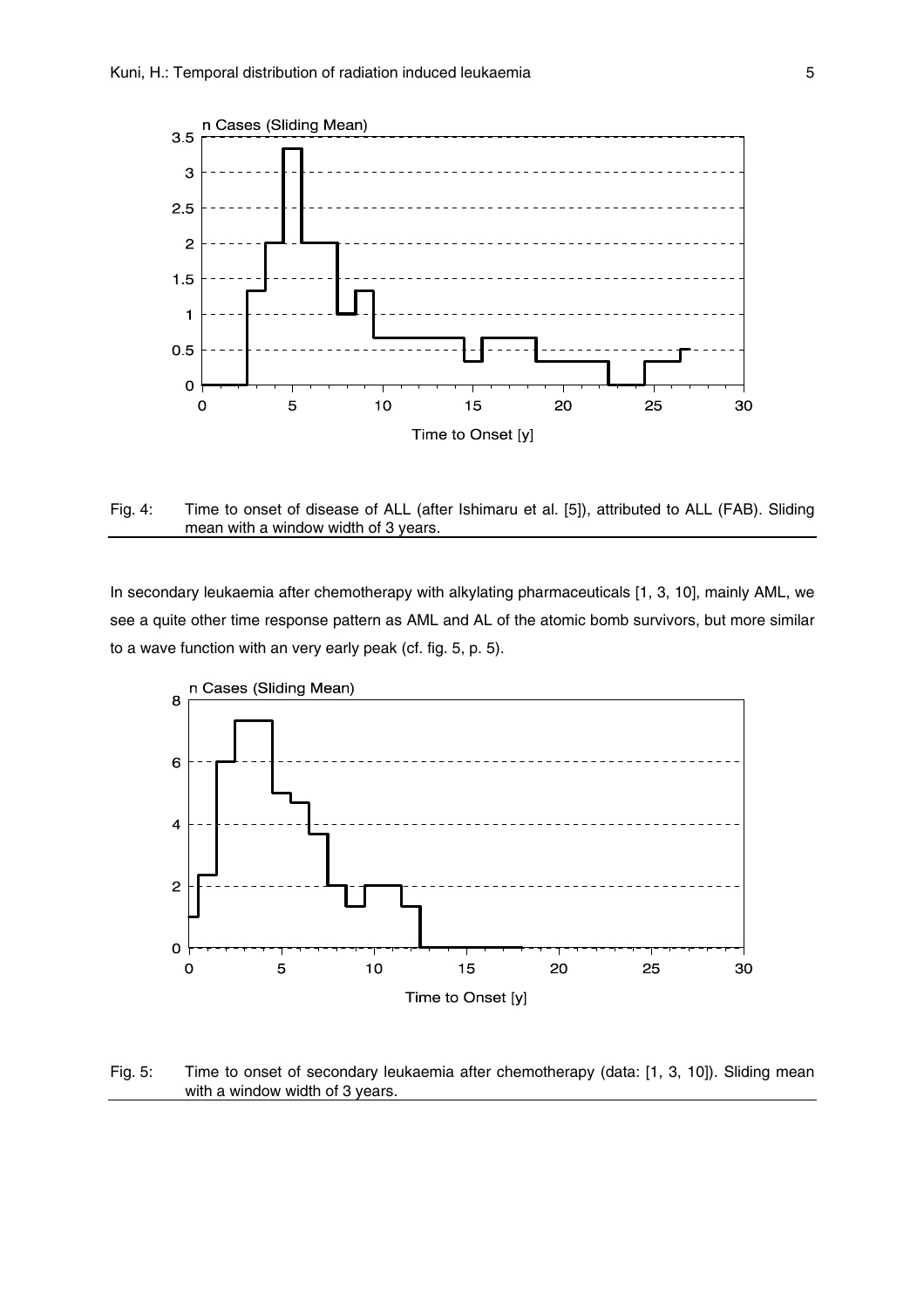## **Multidimensional Analysis**

Now we are prepared to examine one dimension more. The columns show the time from age at the time of bombings (ATB) to onset of the disease. In fig. 6 (p. 6) the cases attributed to CML are sorted and ranked by dose .



Fig. 6: Columns from age ATB to onset of CGL (after Ishimaru et al. [5]), attributed to CML (FAB). Cases are sorted and ranked by dose (no quantitative scale!) and discriminated by sex and city.

We see the general trend: The lower the dose - the older the persons must be at exposure for falling ill. It seems that an accumulation of irritation of the genom during life enhanced the sensitivity inducing a CML. Furthermore we see subgroups, more males than females, in which CML can be induced in younger age.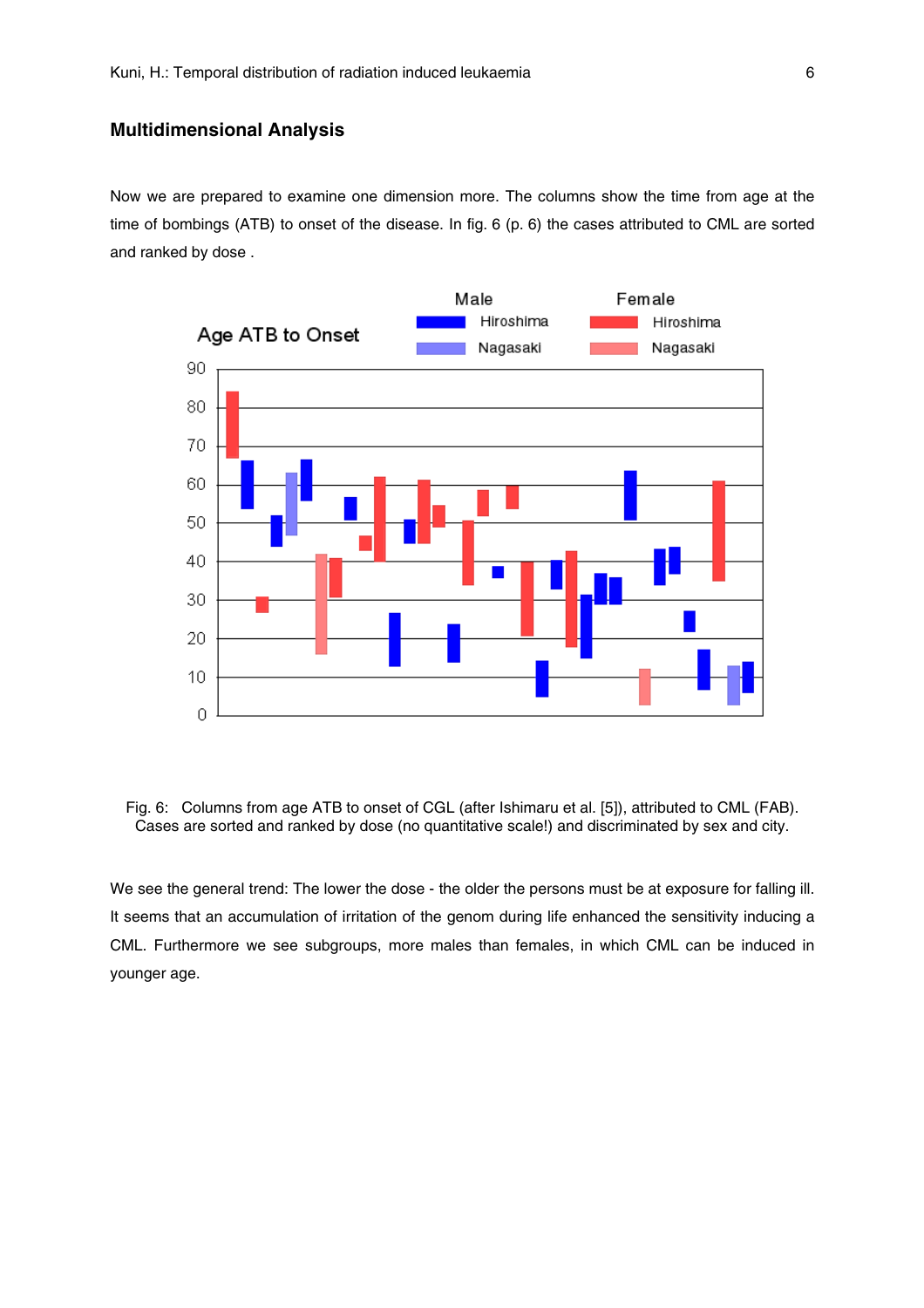Sorted by TSE we see that short time periods to onset are to find in Hiroshima only and mainly in the age group among 30-60 (cf. fig. 7, p. 7). In the group of very long time periods we recognise with one exception only females. CML was seen very seldom in Nagasaki.



Fig. 7: Columns from age ATB to onset of CGL (after Ishimaru et al. [5]), attributed to CML (FAB). Cases are sorted and ranked by TSE (no quantitative scale!) and discriminated by sex and city.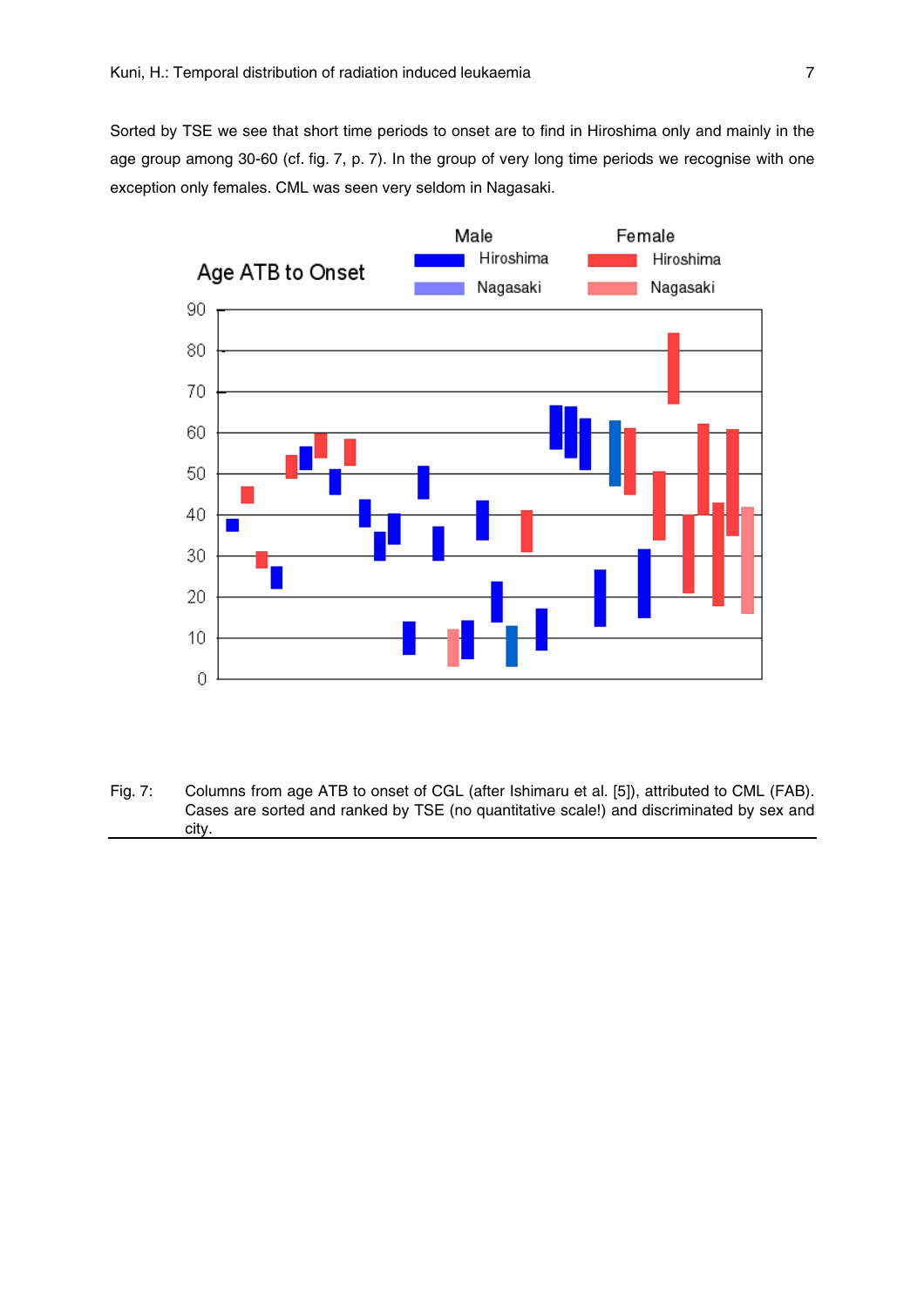In cases attributed to AML sorted by dose the first impression is that Nagasaki cases are more frequent than in case of CML and distributed equally over the dose range. We see again two groups with the tendency to older ages ATB with decreasing dose. Male and female appear with about the same frequency, but in the age of less than 20 ATB with eleven persons we find only three males (cf. fig. 8, p. 8).



Fig. 8: Columns from age ATB to onset of AGL (after Ishimaru et al. [5]), AML (after Ishimaru et al. [5]), and Erythroleukemia (after Ishimaru et al. [5]), attributed to AML (FAB). Cases are sorted and ranked by dose (no quantitative scale!) and discriminated by sex and city.

Where are the males? Died by infectious complications in the preleukaemic phase of AML (MDS)? Also, in the groups combining the effect of dose and age ATB we see only half as many males as expected in the left lower range one.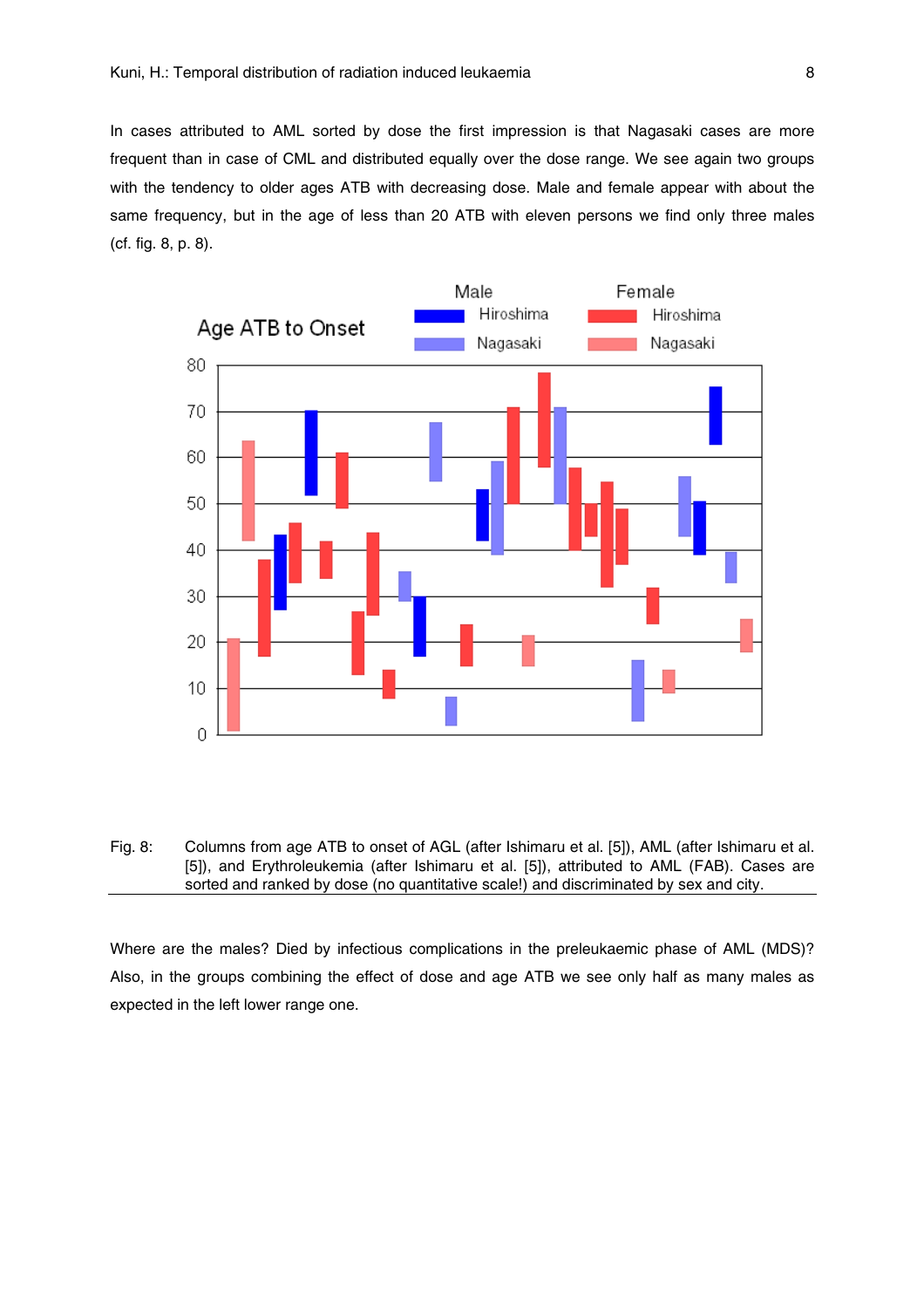Sorted by TSE we see again in the groups with long time periods predominantly females as in CML (cf. fig. 9, p. 9). In contrast to CML longer TSE corresponds to older age in ATB. In Nagasaki we find a small group of young people with short time to onset.



Fig. 9: Columns from age ATB to onset of AGL (after Ishimaru et al. [5]), AML (after Ishimaru et al. [5]), and Erythroleukemia (after Ishimaru et al. [5]), attributed to AML (FAB). Cases are sorted and ranked by TSE (no quantitative scale!) and discriminated by sex and city.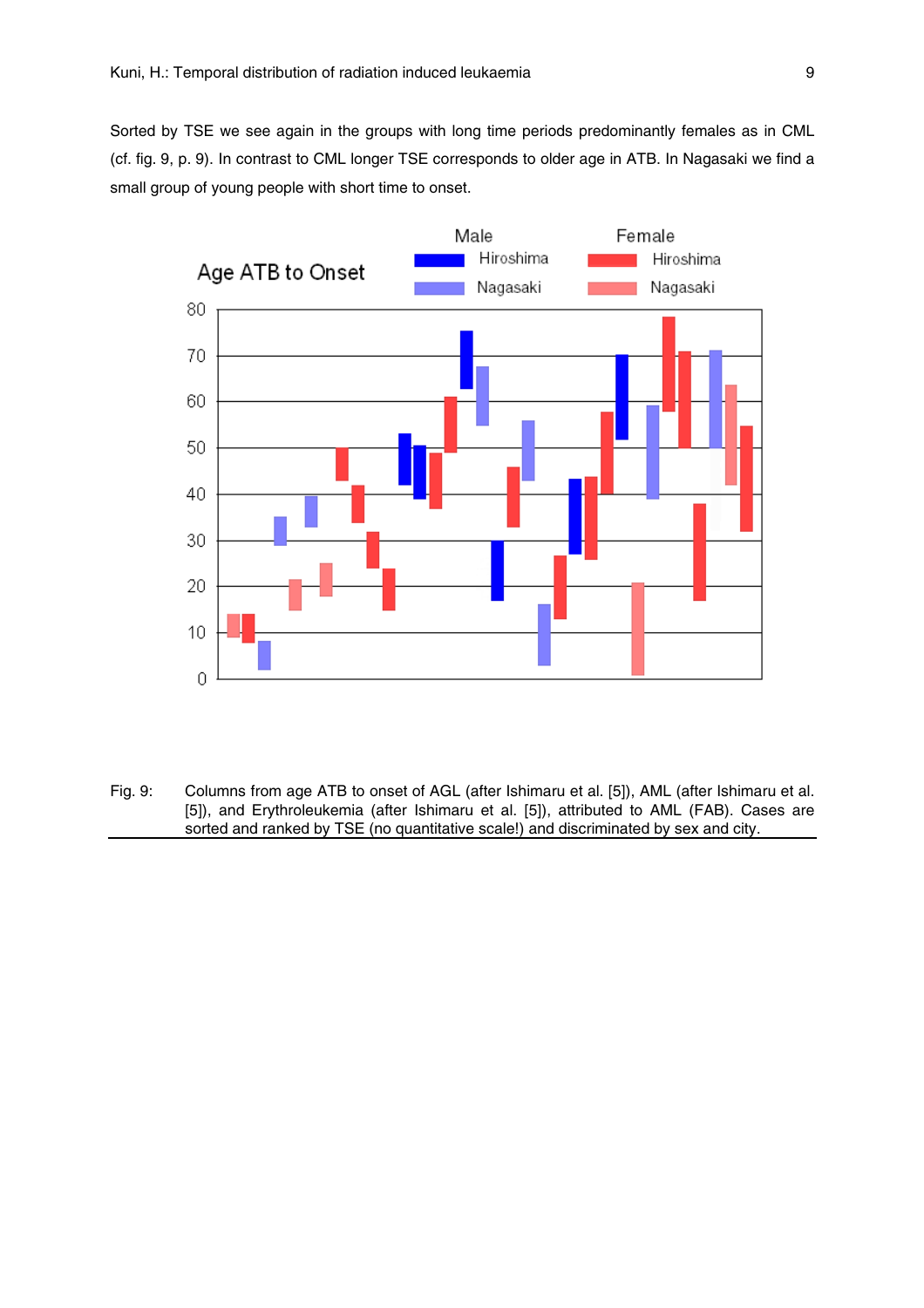ALL exhibits that in children the underrepresentation of male, seen in AML, can not be recognised (cf. fig. 10, p. 10).



Fig. 10: Columns from age ATB to onset of ALL (after Ishimaru et al. [5]), attributed to ALL (FAB). Cases are sorted and ranked by dose (no quantitative scale!) and discriminated by sex and city.

Sorted by dose very few cases are observed in elder people, which occur in low dose range and were correlated with unusual high values of TSE (cf. fig. 11, p. 11). It cannot be excluded that this kind of inhomogeneity is due to false classification of the diagnose.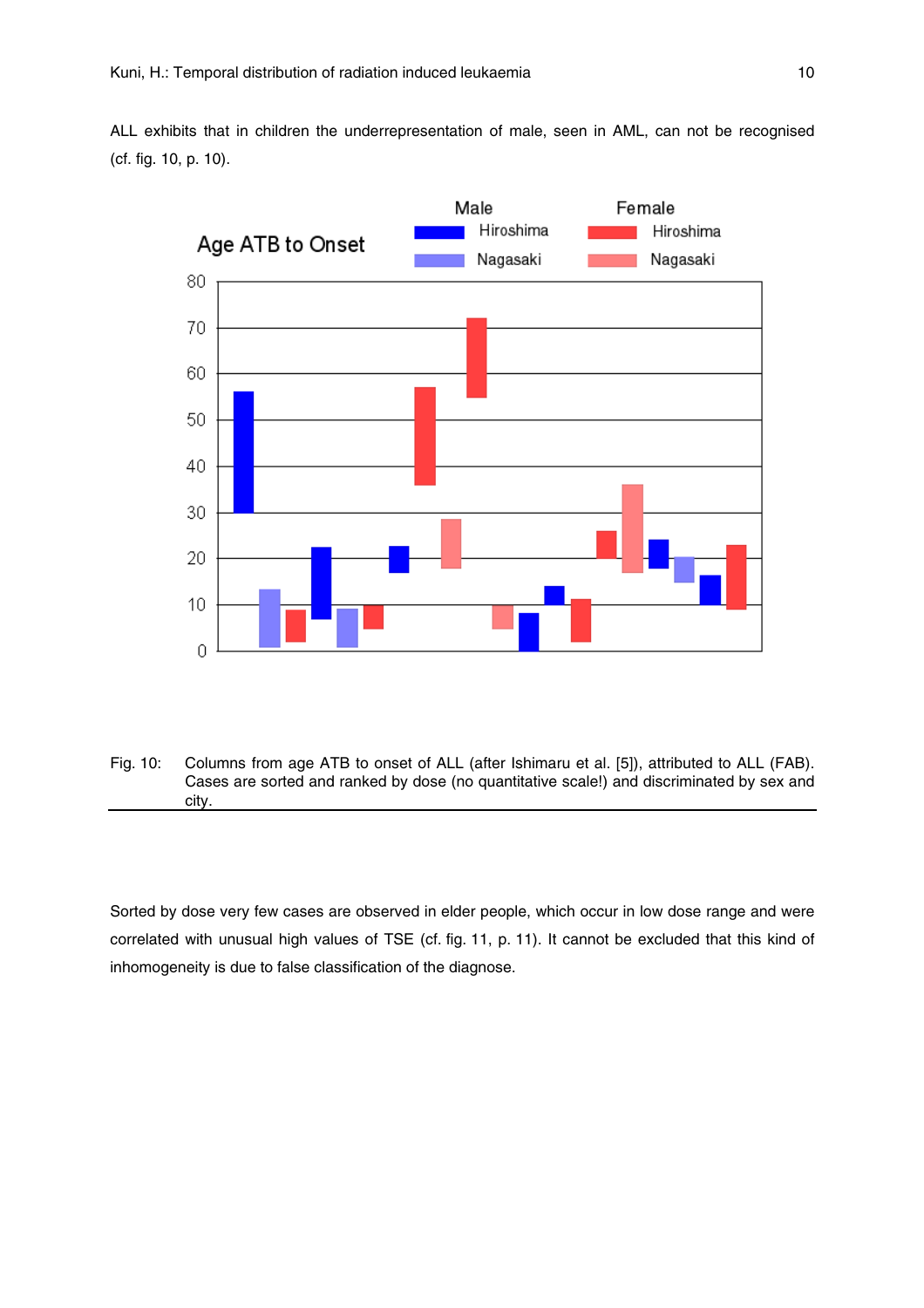

Fig. 11: Columns from age ATB to onset of ALL (after Ishimaru et al. [5]), attributed to ALL (FAB). Cases are sorted and ranked by TSE (no quantitative scale!) and discriminated by sex and city.

I think the effort is justified to repeat such analysis with the revised doses and diagnosis and the cases up to the eighties.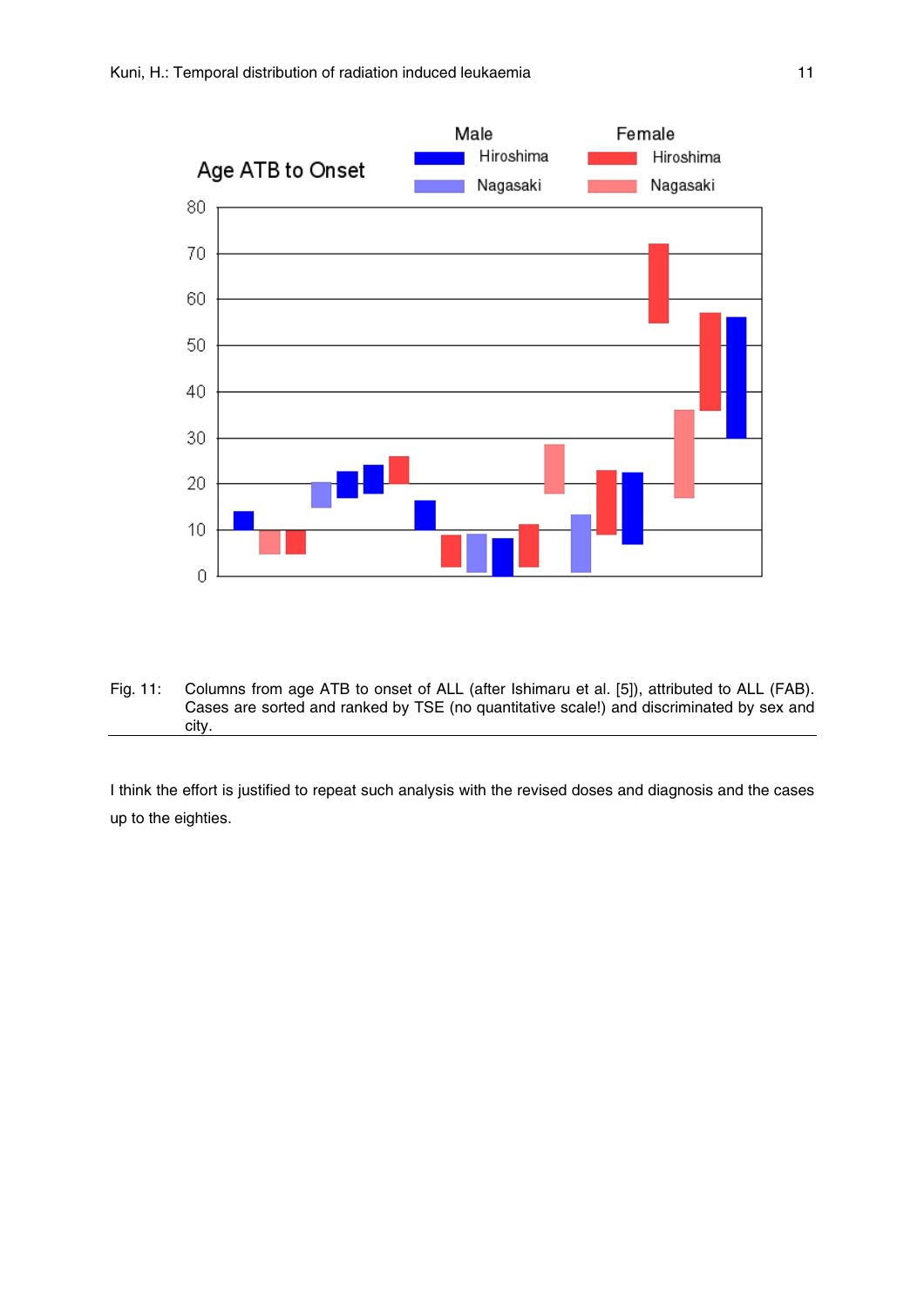Finally I will show you the time pattern of leukaemia, for better statistics all types combined and smoothed with a broad window, related to age ATB (cf. fig. 12, p. 12).



Fig. 12: Time to onset of disease of all kinds of leukaemia together (CGL, AGL, AML, AL, ALL ASL and Erythroleukemia. (after Ishimaru et al. [5]). Sliding mean with a window width of 5 years.

This is suggesting an extrinsic factor of influence. Observing the time distance of the peaks I remember the paper of Juckett and Rosenberg [7] presenting a correlation of human longevity oscillations with sunspot cycles. However, beside the possible effect of cosmic neutrons with a dose rate of half the value in our geomagnetic latitude, we have to consider that virus infections show epidemic peaks with similar patterns, too. Perhaps a virus vector is transferred to the human genom causing enhanced radiation sensitivity for initiation of malignant transformation.

### **Conclusion**

There is no doubt that the constant risk model is not valid describing the temporal distribution of radiation induced leukaemia. Also the time pattern of incidence cannot be approximated by a continuous wave function without erroneous results because of time periods interposed with incidence rates well below the mean course of incidence. In time periods of peaks of incidence the excess risk is strongly underestimated.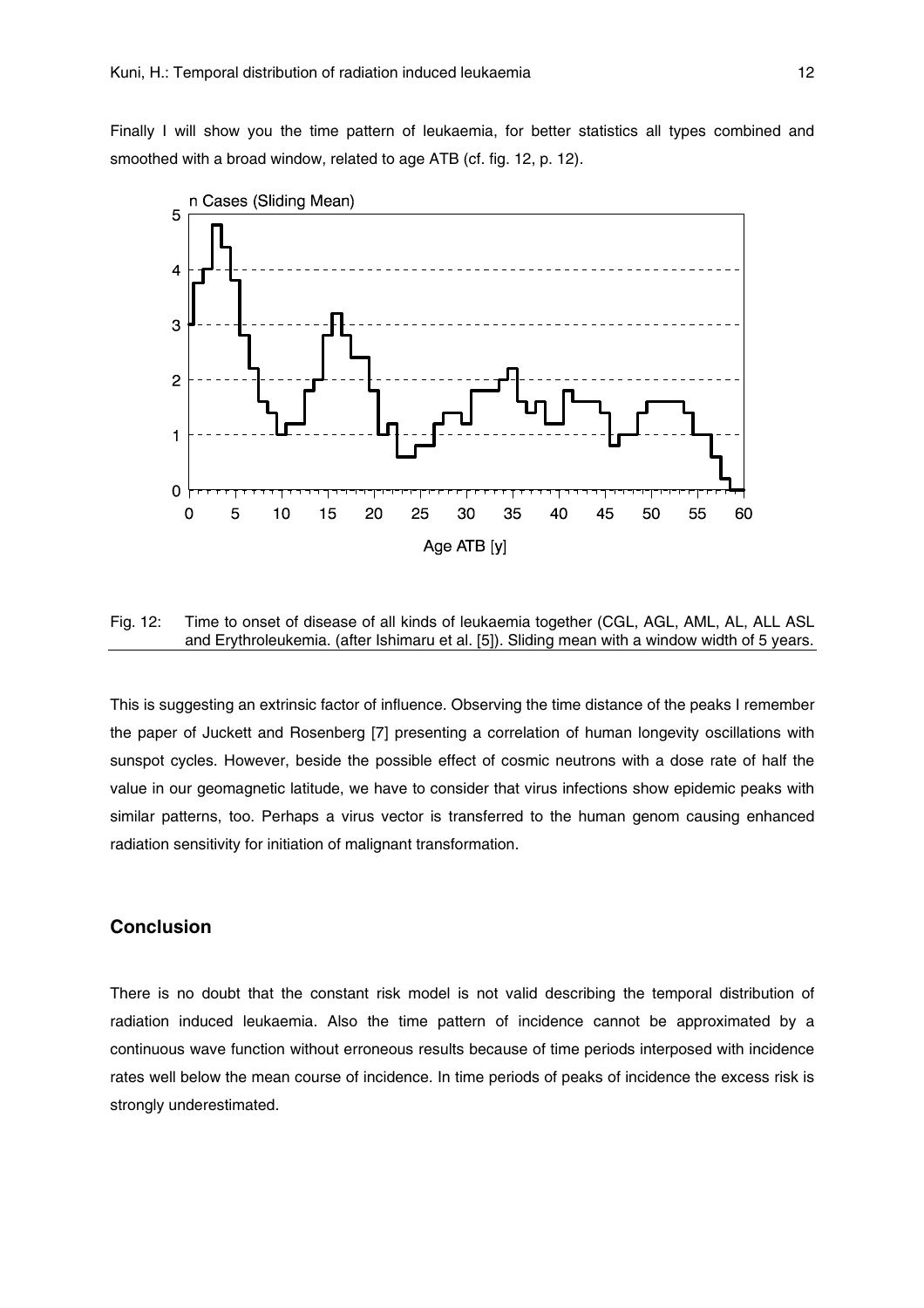### **Acknowledgement**

This report makes use of data obtained from the Radiation Effects Research Foundation (RERF) in Hiroshima, Japan. RERF is a private foundation funded equally by the Japanese Ministry of Health and Welfare and the U.S. Department of Energy through the U.S. National Academy of Sciences. The conclusions in this report are those of the authors and do not necessarily reflect the scientific judgement of RERF or its funding agencies.

#### **References**

- 1**. Aisenberg, A.C.:** Leukemia after Treatment for Hodgkin's Disease, Amer. J. Med. 75 (1983), 449-454
- 2. **Bizzozero, J., Jr., Johnson, K.G., Ciocco, A., Hoshino, T., Itoga, T., Toyoda, S., Kawasaki, S.:** Radiation-Related Leukemia in Hiroshima and Nagasaki, 1946-1964, I. Distribution, Incidence and Appearance Time, N. Engl. J. Med. 274 (1966), 1095-1101
- 3. **Blayney, D.W:, Longo, D.L., Young, R.C:, Greene, M.H., Hubbard, S.M., Postal, M.G., Duffey, P.L., DeVita, V.T., Jr.:** Decreasing Risk of Leukemia with Prolonged Follow-Up After Chemotherapy and Radiotherapy for Hodgkin's Disease, N. Engl. J. Med. 316 (1987), 710-714
- 4. **Carter, R.L., Sposto, R., Preston, D.L.:** Estimating the Temporal Distribution of Exposurerelated Cancers, Radiation Effects Research Foundation, Hiroshima, Commentary and Review Series, RERF CR 4-92, 1992
- 5. **Ishimaru, M., Ishimaru, T., Belsky, J.L., Tomiyasu, T., Sadamori, N., Hishino, T., Tomonaga, M., Shimizu, N., Okada, H.:** Incidence of Leukemia in Atomic Bomb Survivors, Hiroshima & Nagasaki, 1950 - 71, by Radiation Dose, Years after Exposure, Age, & Type of Leukemia, Radiation Effects Research Foundation, Hiroshima, Technical Report Series, RERF TR 10-76, 1976
- 6. **Ishimaru, M., Ishimaru, T., Mikami, M., Yamada, Y., Ohkita, T.:** Incidence of Leukemia in a Fixed Cohort of Atomic Bomb Survivors and Controls, Hiroshima and Nagasaki, October 1950 - December 1978, Radiation Effects Research Foundation, Hiroshima, Technical Report Series, RERF TR 13-81, 1981
- 7. **Juckett, D:A:, Rosenberg, B.:** Correlation of Human Longevity Oscillations with Sunspot Cycles, Radiat. Res. 133 (1993), 312-320
- 8. **Matsuo, T., Tomonaga, M., Bennett, J.M., Kuriyama, K., Imanaka, F., Kuramoto, A., Kamada, N., Ichimaru, M., Finch, S.C., Pisciotta, A.V., Ishimaru, T.:** Reclassification of Leukemia Among A-Bomb Survivors by French-American-British (FAB) Classification, 1. Concordance of Diagnosis in Nagasaki Cases by RERF Members and a Member of FAB Cooperative Group French-American-British (FAB), Radiation Effects Research Foundation, Hiroshima, Technical Report Series, RERF TR 4-87, 1987